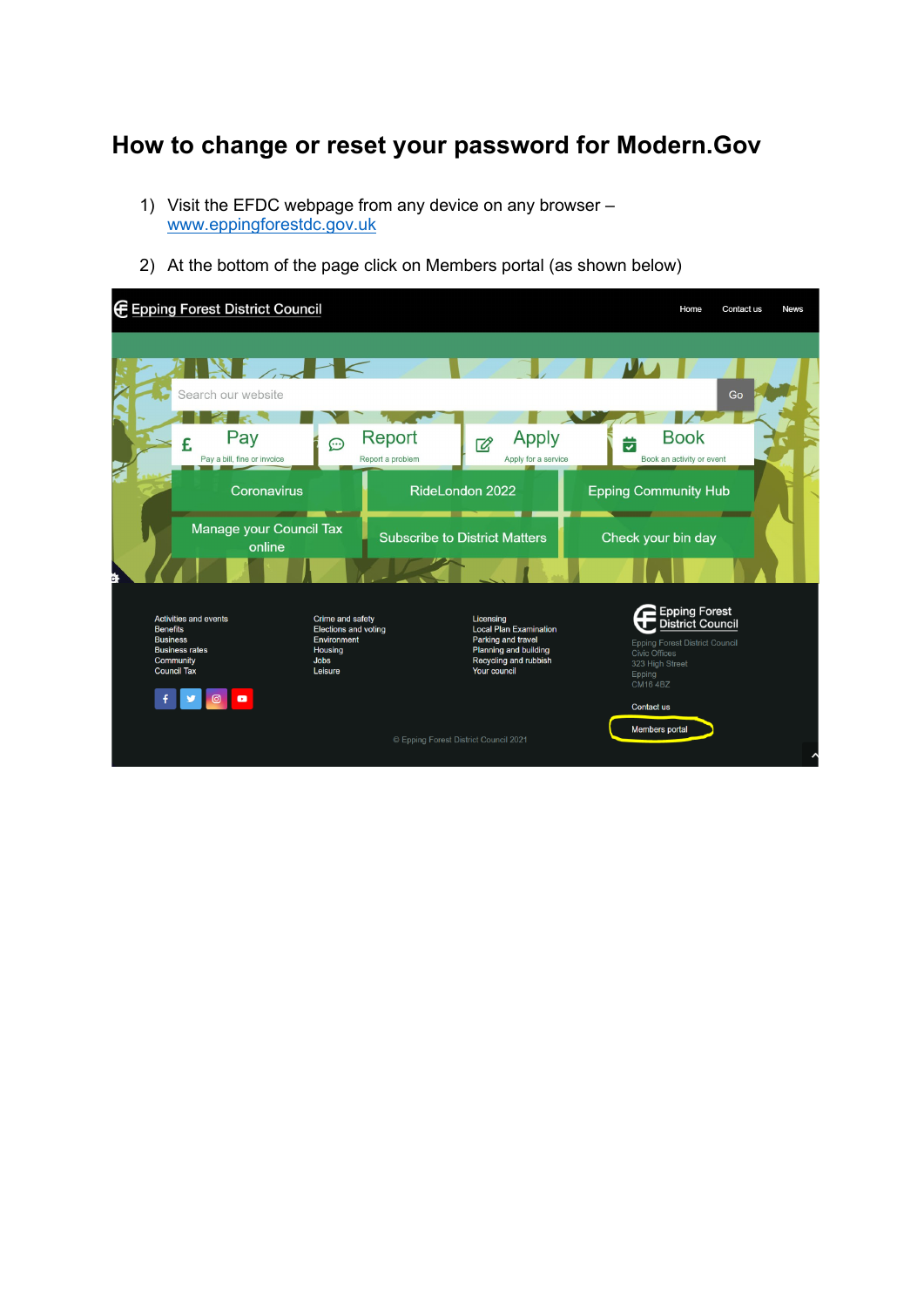3) The following page will open: Under ExtraNet, you should click on "Login to Mod Gov" (shown circled in red).

| <b>Members portal</b>                                                                    |                                                                                                                   |                       |
|------------------------------------------------------------------------------------------|-------------------------------------------------------------------------------------------------------------------|-----------------------|
|                                                                                          | This page is for use tor by councillors at Epping Forest District Council.                                        |                       |
|                                                                                          | Residents and public should use the search bar at the top of this page to search for what you are looking for.    |                       |
| Report something to us                                                                   |                                                                                                                   |                       |
| For Example:                                                                             |                                                                                                                   |                       |
| an Absence at a Council Meeting                                                          |                                                                                                                   |                       |
| a complaint about a service                                                              |                                                                                                                   |                       |
| · an ICT issue                                                                           |                                                                                                                   |                       |
|                                                                                          | an incident for the first time - such as Fly Tipping or a missed collection                                       |                       |
| notification of COVID 19 Symptoms<br>notification of a Positive PCR COVID 19 Test result |                                                                                                                   |                       |
| > Member contact form                                                                    |                                                                                                                   |                       |
| General enquiry form                                                                     |                                                                                                                   |                       |
|                                                                                          | For all enquiries or issues not covered within the member contact form use our general enquiry form to contact us |                       |
| General enquiry form                                                                     |                                                                                                                   |                       |
| <b>ExtraNet</b>                                                                          |                                                                                                                   |                       |
|                                                                                          | ExtraNet allows you to download and view agendas, reports, decisions and meeting minutes.                         |                       |
|                                                                                          | . You will need your Mod.Gov username and password (as used to access Mod.Gov on iPad)                            |                       |
| Example: APerson District587                                                             |                                                                                                                   |                       |
| Login to Modern.Gov                                                                      |                                                                                                                   |                       |
|                                                                                          | You must be logged in to access the links in the below table to the Modern.Gov Extranet:                          |                       |
| Meetings calendar                                                                        | Committee structure                                                                                               | Committees and panels |
|                                                                                          |                                                                                                                   |                       |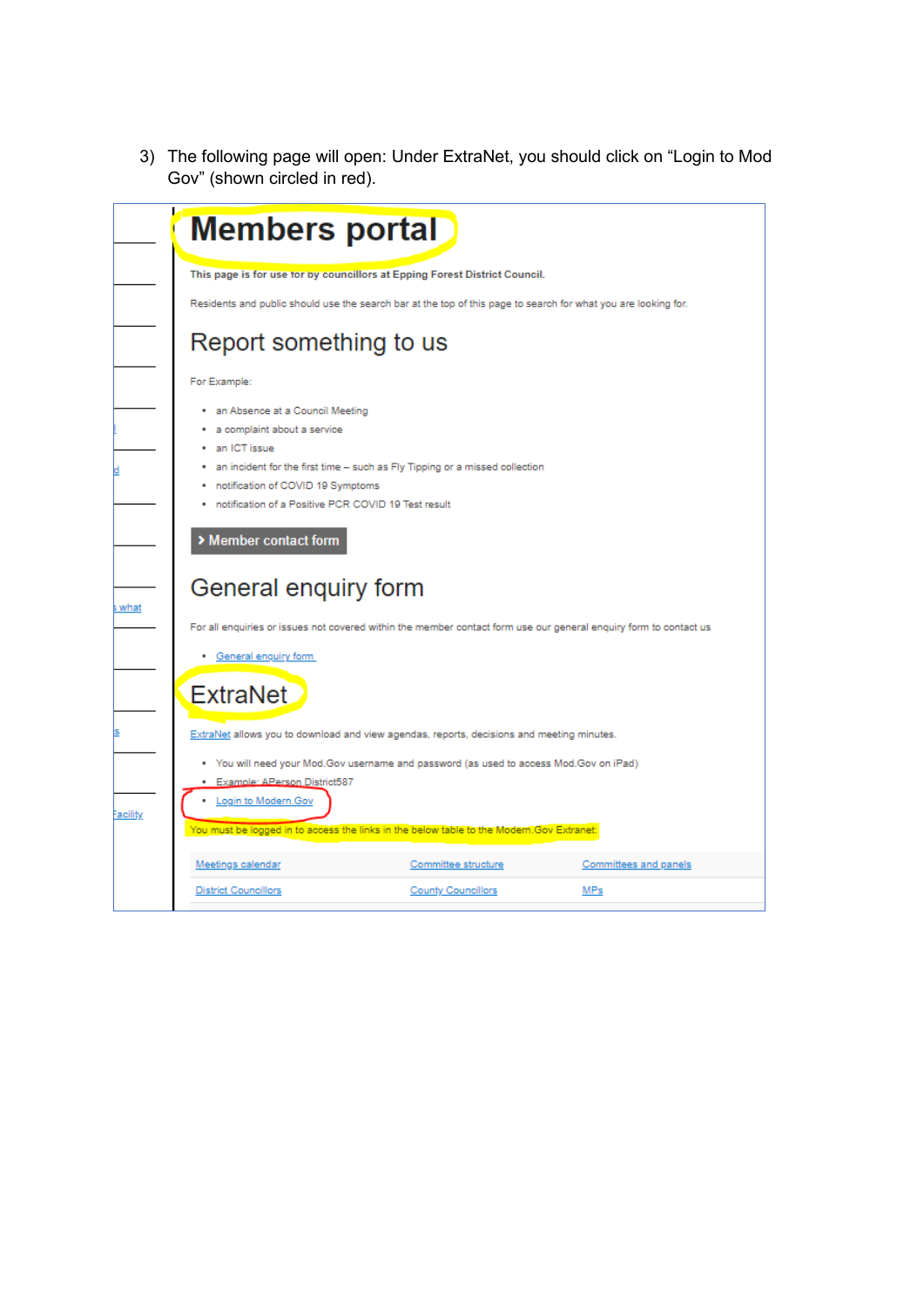4) The following Screen will appear: If you do not know your password click on forgotten password, " (shown circled in red).

| Logon                                                           |
|-----------------------------------------------------------------|
| Please enter username, or email address, and password to log in |
| Username                                                        |
| Password                                                        |
| Log in                                                          |
| Forgotten your password?                                        |

5) The following Screen will appear: enter your username or email address (this must be your eppingforesdc.gov.uk email address) and click on "request password change" (shown circled in red).

| <b>Request password reset</b>                                                                      |  |  |  |
|----------------------------------------------------------------------------------------------------|--|--|--|
| Please enter the user name or email address of your account:                                       |  |  |  |
| User name or email address <b>Kirman@eppingforestdc.gov.u</b><br>Request password change<br>Cancel |  |  |  |

6) An automated message will appear.



7) You will receive an automated email from Democratic Services: with the subject password reset instructions.

| Democratic Services, Epping Forest District Council | 72 KB | Re. Password reset instructions from Democratic Services, Epping Forest Di |
|-----------------------------------------------------|-------|----------------------------------------------------------------------------|
|                                                     |       |                                                                            |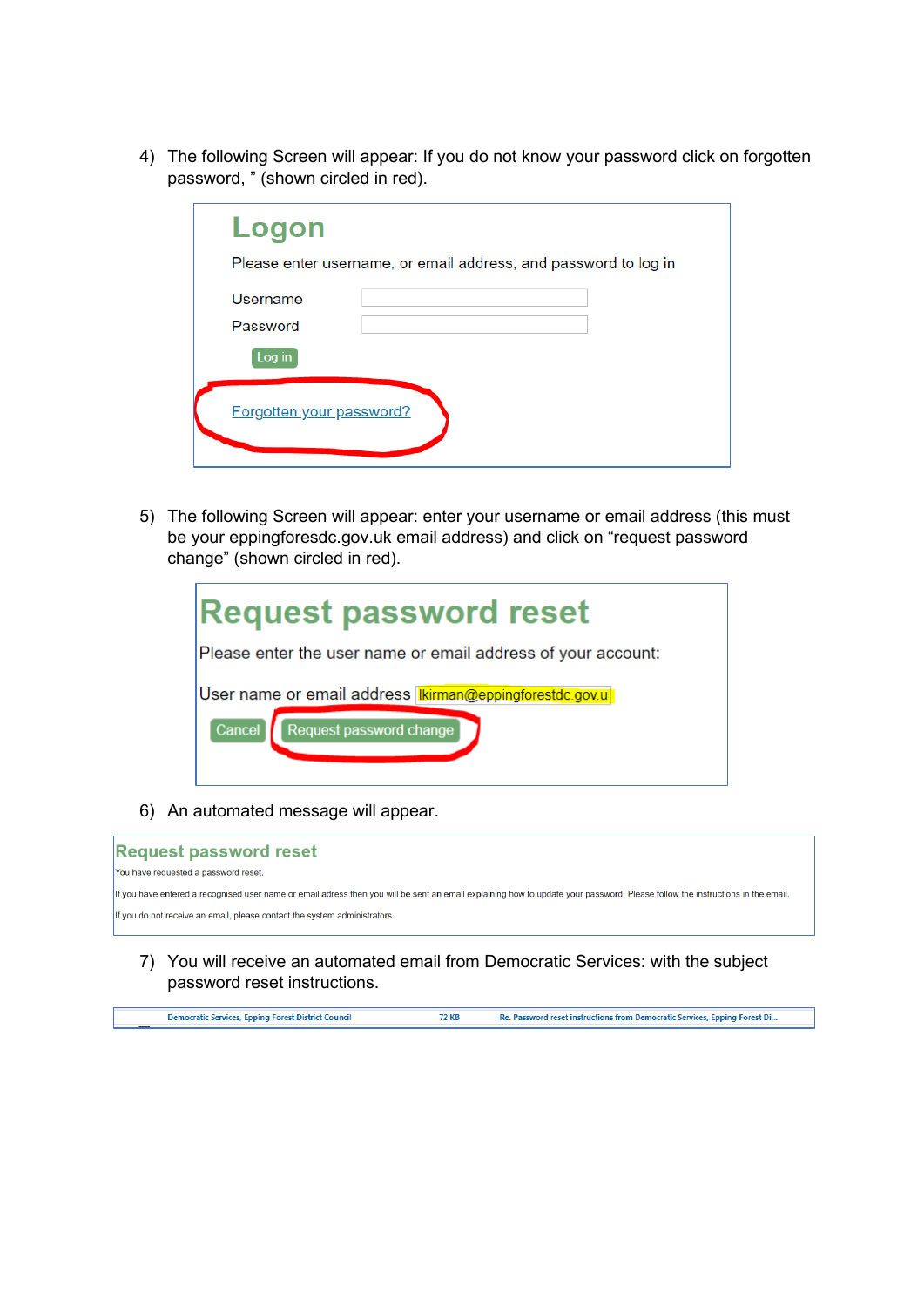8) Open the email and click on the "Reset your password" link at the bottom of the screen.

|                     | Re. Password reset instructions from Democratic Se                                                                                                                 |
|---------------------|--------------------------------------------------------------------------------------------------------------------------------------------------------------------|
| <b>DS</b>           | ≪<br>Democratic Services, Epping Forest District<br>To Caura Kirman<br>10:16                                                                                       |
| content is safe.    | CAUTION: This Message originated outside of Epping Forest District Council. Do not<br>click links or open attachments unless you recognise the sender and know the |
| Laura Kirman,       |                                                                                                                                                                    |
|                     | You recently requested to reset the password for your account: Ikirman.                                                                                            |
| instructions        | If you wish to proceed and reset your password, please click the following link and follow the                                                                     |
| Reset your password |                                                                                                                                                                    |
|                     |                                                                                                                                                                    |

9) At the next screen enter and confirm your new password then click on "reset my Password" (shown below circled in red).

NOTE the password must have 8 or more characters and at least one digit and one uppercase letter.

## **IF YOU DO NOT SEE THE SCREEN SHOWN BELOW, MIMECAST WILL NEED YOU TO VERFIY THE SITE- GO TO STEP 12**

| Epping Forest<br>District Council<br>www.eppingforestdc.gov.uk                                         | Search Results Skip to Content Site Map<br>Cookies<br>Accessib<br>one <sup>*</sup> shops local |
|--------------------------------------------------------------------------------------------------------|------------------------------------------------------------------------------------------------|
| Home Your Council Residents Business Out and about Contact Us 4-Z                                      |                                                                                                |
| <b>Password reset</b><br>Laura Kirman,                                                                 | Menu                                                                                           |
| Please enter your new password, and confirm it.                                                        |                                                                                                |
| All passwords must contain 8 or more characters including at least one digit and one uppercase letter. |                                                                                                |
| New password<br>                                                                                       |                                                                                                |
| Confirm password<br>                                                                                   | Council and<br>Democracy                                                                       |
| Reset my password<br>Cancel                                                                            | Calendar                                                                                       |
|                                                                                                        | Committees                                                                                     |
|                                                                                                        | Constitution                                                                                   |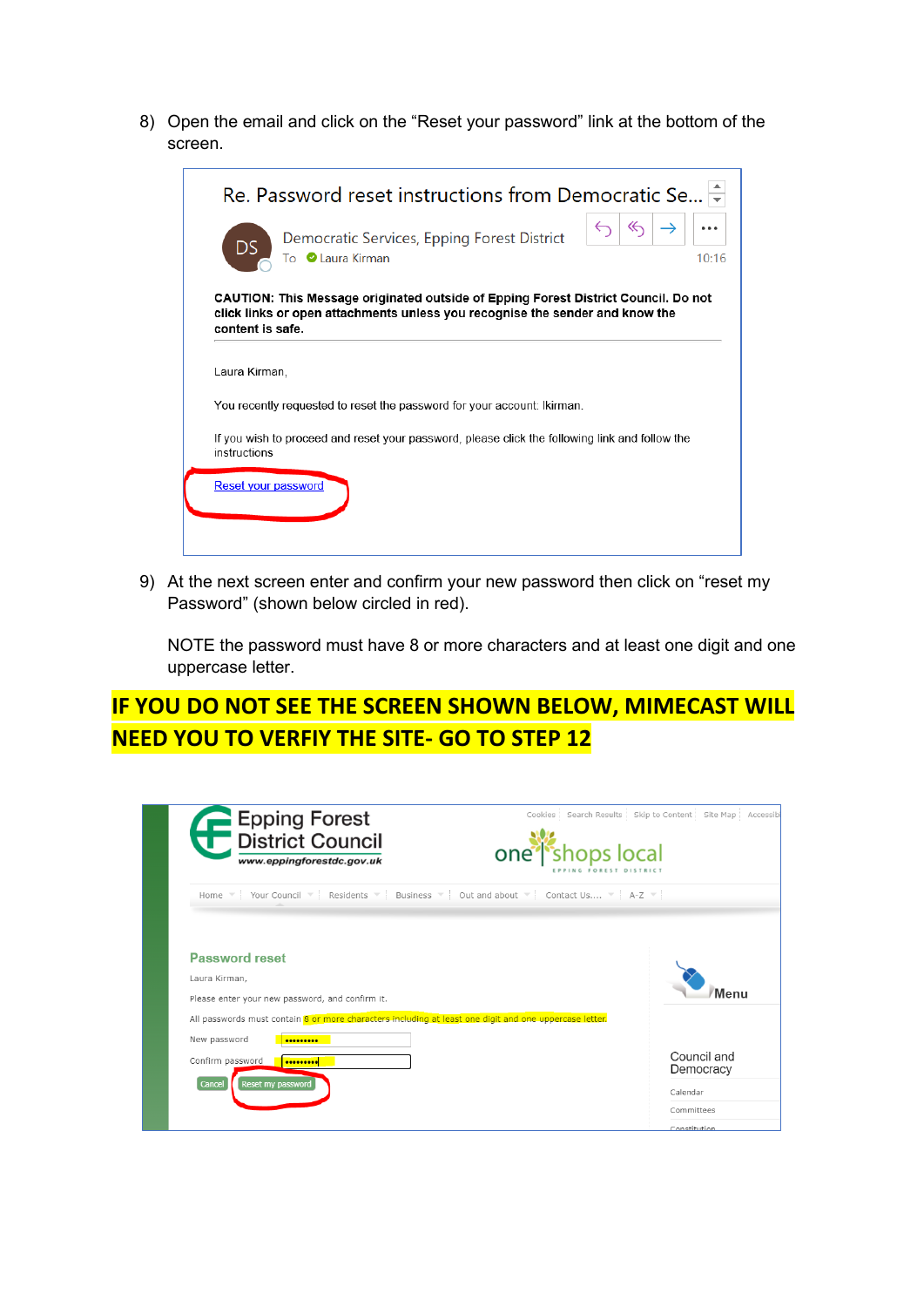10) A confirmation screen, shown below, will appear.

| Epping Forest<br><b>District Council</b><br>www.eppingforestdc.gov.uk                                                    | Cookies<br>Se<br>one |
|--------------------------------------------------------------------------------------------------------------------------|----------------------|
| Home Y Your Council Y Residents Business J Out and about Y Contact                                                       |                      |
| <b>Password reset</b><br>Your password has been reset.<br>A confirmation email will be sent to you for future reference. |                      |
|                                                                                                                          |                      |

11) An email will also be sent to confirm the change of password.

| Re. Password update confirmation from Democratic Services, Epping Forest District Council                                                                                        |  |  |  |
|----------------------------------------------------------------------------------------------------------------------------------------------------------------------------------|--|--|--|
| Democratic Services, Epping Forest District Council <eppingforest@moderngov.co.uk><br/>DS<sub>1</sub><br/>To</eppingforest@moderngov.co.uk>                                      |  |  |  |
| CAUTION: This Message originated outside of Epping Forest District Council. Do not click links or open attachments unless you recognise the sender and know the content is safe. |  |  |  |
| Laura Kirman.                                                                                                                                                                    |  |  |  |
| The password for your account Ikirman has been changed.                                                                                                                          |  |  |  |
| If you did not make this change please contact us.                                                                                                                               |  |  |  |
|                                                                                                                                                                                  |  |  |  |

## **12)** IF YOU HAVE NOT SEEN THE CHANGE PASSWORD SCREEN

You should see a screen like below: click "it's safe".

| mimecast <sup>®</sup>                                                                                                                          |
|------------------------------------------------------------------------------------------------------------------------------------------------|
|                                                                                                                                                |
| <b>A</b> Email security training                                                                                                               |
| Do you think the link is safe?                                                                                                                 |
| We've randomly selected this link for training purposes. Review the details before deciding whether<br>it's safe.                              |
| <b>Link Clicked</b><br>https://EppingForestExtranet.moderngov.co.uk/mgpasswordreset.aspx?<br>h=E56CB11BC07B3527170EAC24173029B17C117961&i=2831 |
| <b>Message Subject</b><br>Re. Password reset instructions from Democratic Services, Epping Forest District Council                             |
| <b>Message Sender</b><br>Democratic Services, Epping Forest District Council                                                                   |
| <b>Email Address</b><br>eppingforest@moderngov.co.uk                                                                                           |
| It's Safe<br>It's Harmful                                                                                                                      |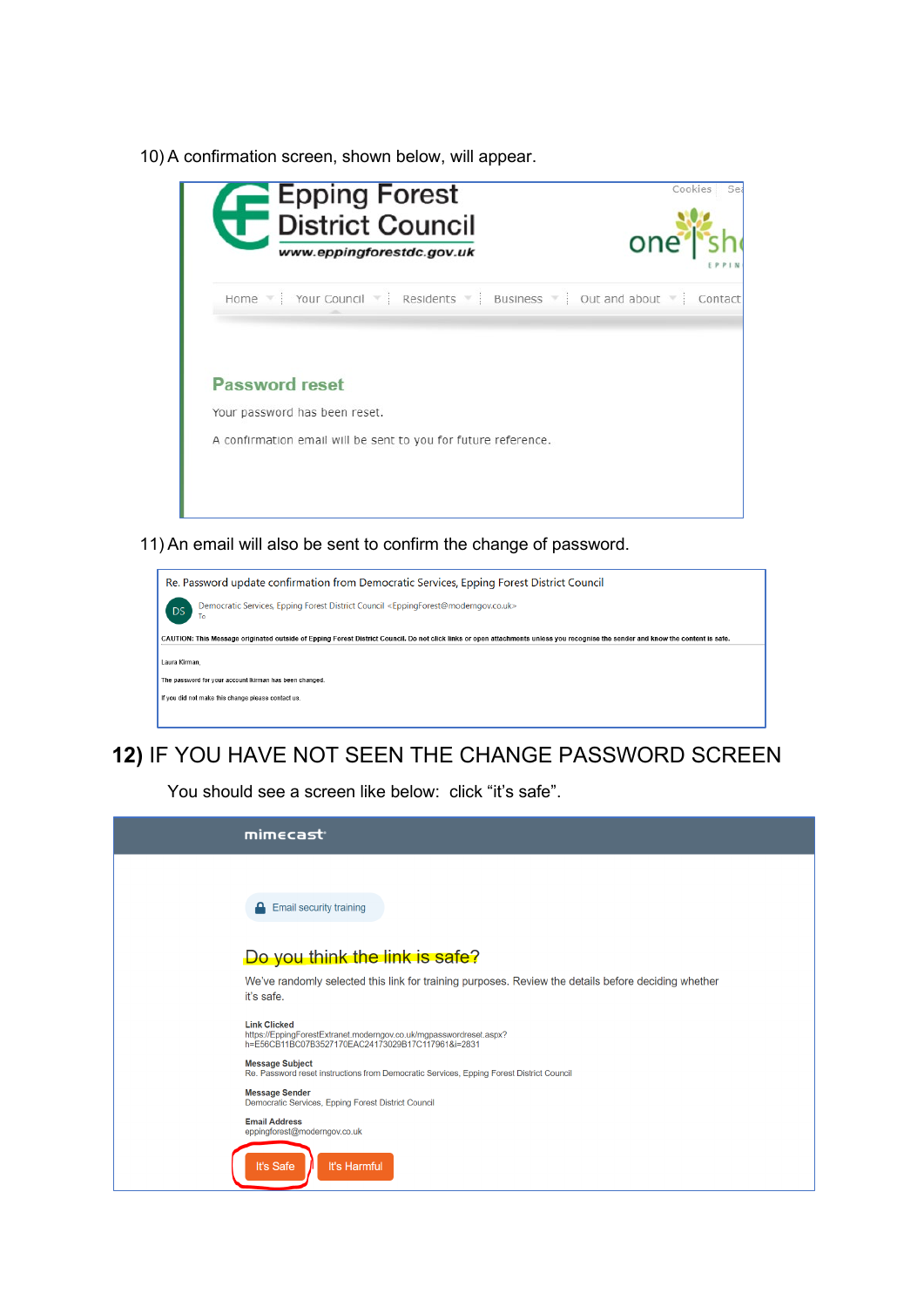12) There is a verification screen: as below: Click on the "Continue to page".



## 13) You have now reached the change password screen and you can set your new password.

Enter and confirm your new password then click "Reset my Password".

NOTE the password must have 8 or more characters and at least one digit and one uppercase letter.

| Epping Forest<br><b>District Council</b><br>one <sup>®</sup><br>www.eppingforestdc.gov.uk                                                                                         | Cookies Search Results Skip to Content<br>Site Map<br>Accessib<br>shops local |
|-----------------------------------------------------------------------------------------------------------------------------------------------------------------------------------|-------------------------------------------------------------------------------|
| Home Your Council Residents Business Out and about Contact Us 4-Z                                                                                                                 |                                                                               |
| <b>Password reset</b><br>Laura Kirman,<br>Please enter your new password, and confirm it.                                                                                         | Menu                                                                          |
| All passwords must contain 8 or more characters including at least one digit and one uppercase letter.<br>New password<br><br>Confirm password<br><br>Cancel<br>Reset my password | Council and<br>Democracy                                                      |
|                                                                                                                                                                                   | Calendar<br>Committees<br>Constitution                                        |

14) You will see a confirmation screen, shown below.